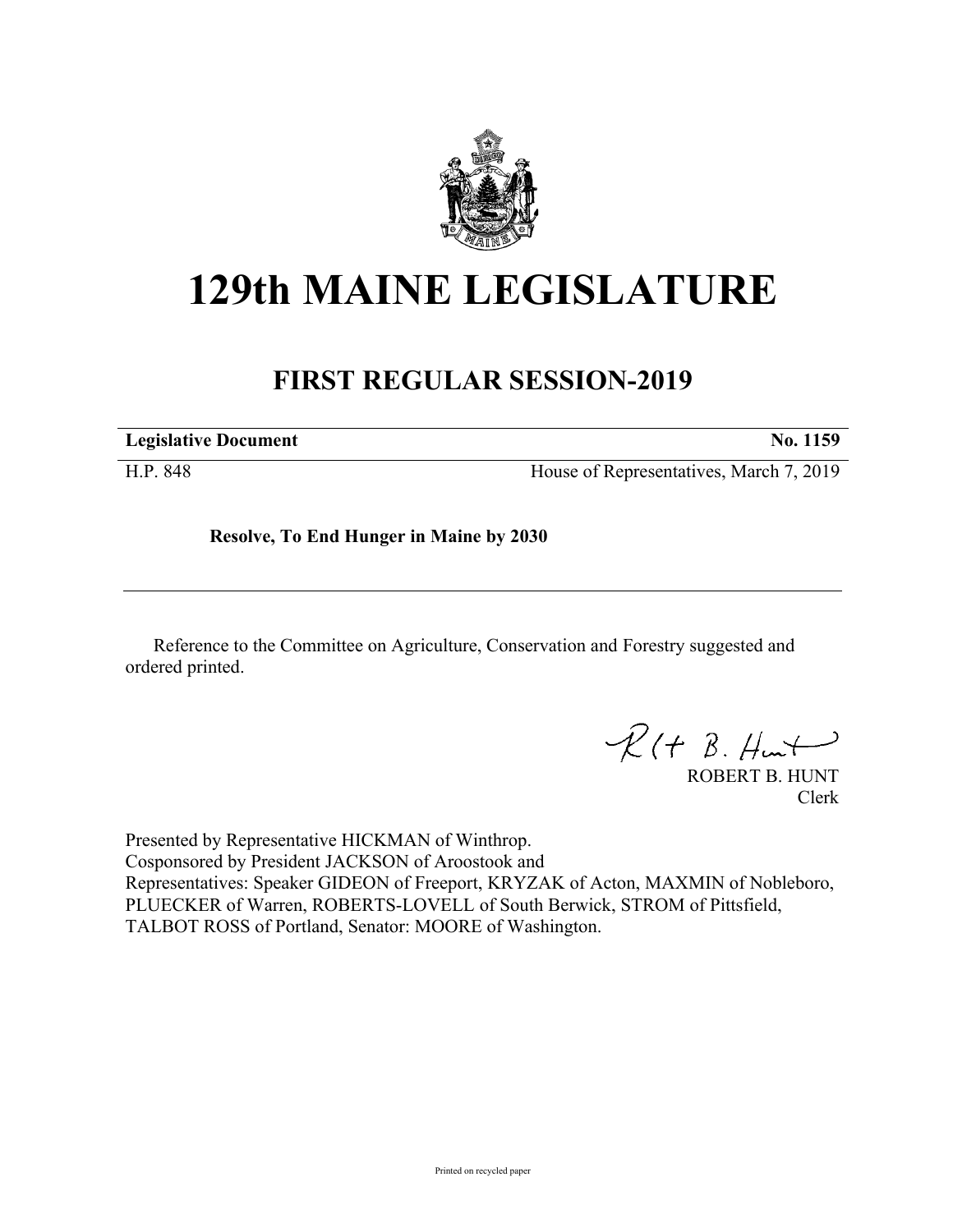**Preamble. Whereas,** the Legislature finds that, for the economic and social well- being of the people of the State, all people must be free from hunger, food insecurity, malnutrition, starvation or endangerment of life from scarcity of or lack of access to nourishing and culturally appropriate food; and

 **Whereas,** the human, social and economic costs of hunger, food insecurity and malnutrition to the State are enormous and far reaching, leading to lost productivity, health-related problems, reduced well-being, decreased learning ability, reduced fulfilment of human potential and social and political unrest that undermines development efforts; and

 **Whereas,** one in 4 children in Maine goes to bed hungry every night, 37% of the Maine people who face hunger, food insecurity or malnutrition do not qualify for any public assistance and Maine ranks first in New England and 9th in the nation for food insecurity; and

**Whereas,** many emergency food relief sites in the State regularly lack fresh fruits and vegetables and other nutrient-dense foods for residents struggling with hunger, food insecurity or malnutrition; and

 **Whereas,** for the consumer, producer and the environment, the cost of food produced by and for the global industrial food system has risen in the last decade; and

**Whereas,** 90% of the food Maine people consume is imported from elsewhere; and

 **Whereas,** Maine has all the natural resources and hard-working, self-reliant people to grow, catch, harvest and process enough food to reduce imports and provide the people of the State with a diet based more on Maine-produced foods and yet state food policy to date has not significantly reduced hunger, food insecurity or malnutrition for the people of the State; now, therefore, be it

 **Sec. 1. Plan to eliminate hunger, food insecurity and malnutrition in the State. Resolved:** That the Department of Agriculture, Conservation and Forestry, in consultation and collaboration with interested parties and stakeholders, including, but not limited to, statewide and community-based advocacy and emergency food relief organizations and nonprofit organizations, financial institutions, private foundations, interfaith religious councils, farmers, persons who fish commercially, food producers, state and local granges, civic organizations, regional, local and community food policy councils and people who struggle with hunger, food insecurity or malnutrition, shall collaborate with the Department of Marine Resources, the Department of Inland Fisheries and Wildlife, the Department of Health and Human Services, the Department of Labor, the Department of Economic and Community Development, the Department of Education, the Department of Defense, Veterans and Emergency Management, Bureau of Maine Veterans' Services and the University of Maine Cooperative Extension to develop a comprehensive strategic plan to eliminate hunger in the State by 2030. The strategic plan designed under this resolve must at least:

1. Use existing programs, staff and resources to the extent possible;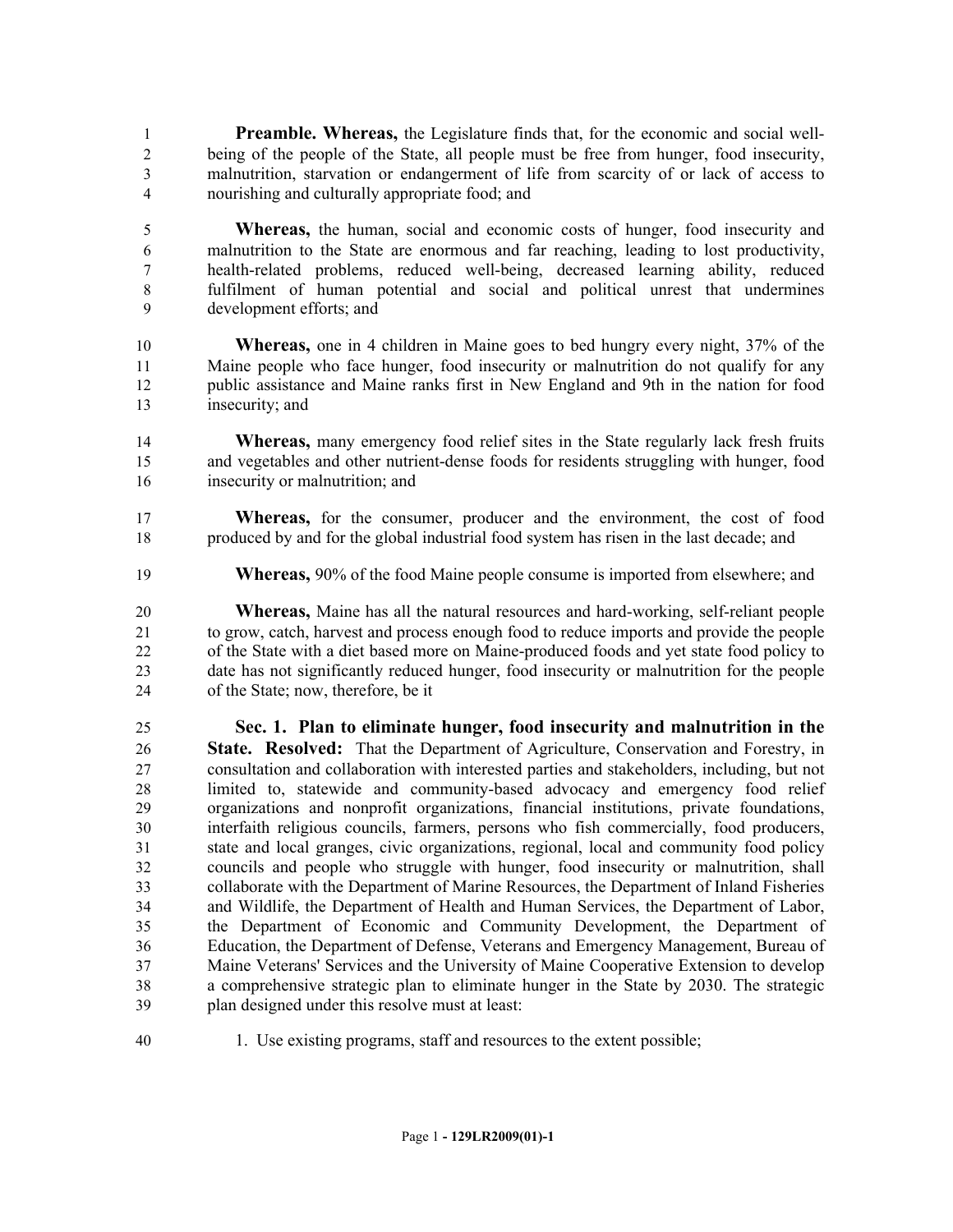2. Define and articulate the scope of the food and nutrition situation in the State, including accurate data and information related to the contribution of relevant sectors on nutrition, food consumption and production, food distribution systems, household incomes and other relevant demographic data, in order to address the multiple dimensions of hunger, food insecurity and malnutrition;

- 3. Include any recommendations of legislative commissions, task forces, working groups or studies on ending hunger for any targeted population that will prove effective for the general population;
- 4. Determine any disproportionate impact of hunger, food insecurity or malnutrition on people living in food deserts across the State and include proposals to close those gaps more quickly as the State moves toward eradicating hunger;
- 5. Determine the barriers to access to healthy and culturally appropriate food and include proposals to eliminate those barriers for persons who struggle with intergenerational hunger, food insecurity or malnutrition and for persons who struggle with intermittent hunger, food insecurity or malnutrition;
- 6. Balance supply-side policies and solutions such as increasing agricultural productivity and accessing markets, investing in family farms, small-scale fisheries and forestry and fostering governance of land tenure and natural resources with policies and solutions that promote food self-sufficiency, including hunting, foraging and the policies 20 outlined in the Maine Revised Statutes, Title 7, section 219;
- 7. Establish benchmarks and measurable outcomes based on sound evidence and analysis to monitor progress, assess impacts and interpret outcomes in order to ensure that actions bring the State closer to eradicating hunger, food insecurity and malnutrition by 2030; and
- 8. Identify and propose adequate resource allocation in order to translate policies, programs and legislation into concrete action.
- **Sec. 2. Initial design commencement. Resolved:** That, no later than 30 days after the effective date of this resolve, the Department of Agriculture, Conservation and Forestry shall begin inviting interested parties, stakeholders and the departments outlined under section 1 to convene the first planning session.
- **Sec. 3. Initial design report. Resolved:** That, by February 10, 2020, the Department of Agriculture, Conservation and Forestry shall submit a report to the Joint Standing Committee on Agriculture, Conservation and Forestry detailing the initial design for the plan under section 1. The committee is authorized to submit legislation based on the report to the Second Regular Session of the 129th Legislature.
- **SUMMARY**
- This bill directs the Department of Agriculture, Conservation and Forestry, in consultation and collaboration with interested parties and stakeholders, to collaborate with the Department of Marine Resources, the Department of Inland Fisheries and